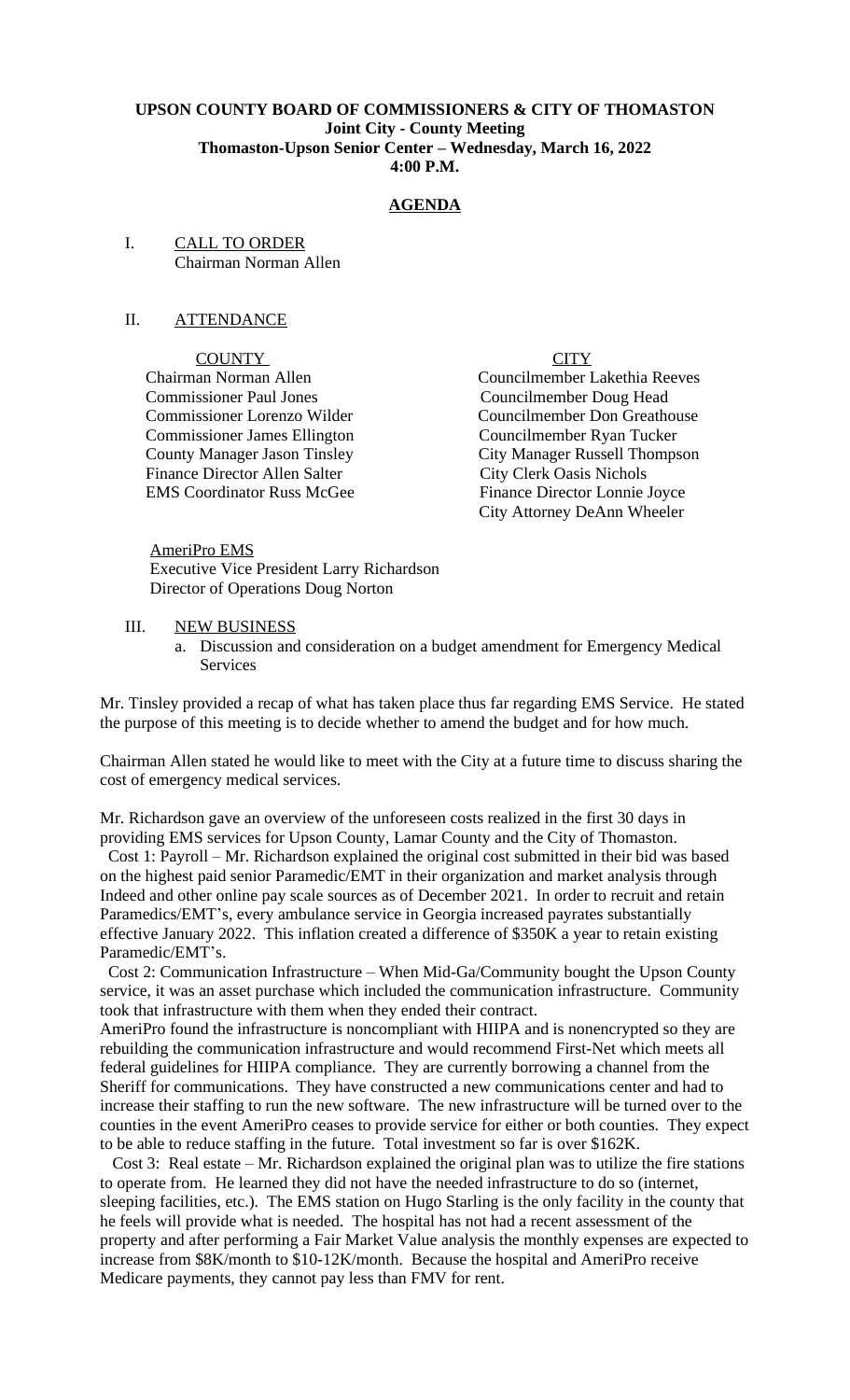AmeriPro would also like to utilize this facility for training purposes to cross discipline train between County and City public safety entities.

They are also having Spectrum Fiber run to the station to provide the needed Wi-Fi speed costing \$12K plus investment plus monthly subscription.

They are asking for an increase by \$19K/month for Upson and \$26K/month for Lamar.

|  | Below is a breakdown of those exact costs |  |  |
|--|-------------------------------------------|--|--|
|  |                                           |  |  |

| <b>Cost Overruns</b>                        |                                                        |             |                              |
|---------------------------------------------|--------------------------------------------------------|-------------|------------------------------|
|                                             |                                                        |             |                              |
|                                             | Comm Equipment                                         | \$92,000    |                              |
| One-Time                                    | Infrastructure + Start Up                              | \$70,261    |                              |
|                                             | Total                                                  | \$162,261   |                              |
|                                             |                                                        |             |                              |
|                                             |                                                        |             |                              |
|                                             | Parity in Staff Salaries                               | \$349,044   |                              |
|                                             | Realestate - capped                                    | \$132,000   |                              |
| <b>Annual Recurring</b>                     | Utilities - capped                                     | \$34,000    |                              |
|                                             | One-time costs of \$162,261<br>annualized over 5 years | \$32,452    |                              |
|                                             | Total                                                  | \$547,496   |                              |
|                                             |                                                        |             |                              |
|                                             |                                                        |             |                              |
|                                             | Current Total Annual Subsidy (Upson + Lamar)           | \$1,445,000 |                              |
|                                             | <b>Recurring Overruns</b>                              | \$547,496   |                              |
|                                             | <b>Total Subsidy Needed</b>                            | \$1,992,496 |                              |
|                                             |                                                        |             |                              |
| Amended Lamar Annual Subsidy (2/5 of total) |                                                        |             | \$796,998 (\$66,416/month)   |
| Amended Upson Annual Subsidy (3/5 of total) |                                                        |             | \$1,195,498 (\$99,624/month) |

A motion was made to authorize the Chairman to execute an amendment to the Ambulance/Emergency Medical Services Service Delivery Agreement executed on December 29, 2021, between the Upson County Board of Commissioners and AmeriPro EMS. The Amendment would change the rate adjustment period regarding EMS and Ambulance Service Fees under paragraph 5.0, subparagraph 5.2.1 of the Agreement to (18) months from (12) months.

**Motion:** Commissioner Ellington **Second:** Commissioner Wilder

Commissioner Ellington – Yes Commissioner Jones – Yes Commissioner Wilder – Yes Chairman Allen – Yes

A motion was made to amend the original Agreement cost in the Ambulance/Emergency Medical Services Service Delivery Agreement executed on December 29, 2021 between the Upson County Board of Commissioners and AmeriPro EMS for services from \$960,300 per annum or \$80,025 per month to \$1,195,498 and \$99,624, respectively, for Upson County's share of the total amended cost. The Addendum includes an amended total cost of \$1,992,496 per annum of which Lamar County's share of the amended annual cost will be \$796,998. The Addendum will also include the following:

Section 6.6 is an addition of the Contract entitled Contract Review is amended to add an eighteen (18) month period of this contract being in effect, there will be a review held by the County staff and the Provider's administration to review all items contained in this document to include service expectations and subsidies allotted.

**Motion:** Commissioner Jones **Second:** Commissioner Ellington

Commissioner Ellington – Yes Commissioner Jones – Yes Commissioner Wilder – Yes Chairman Allen – Yes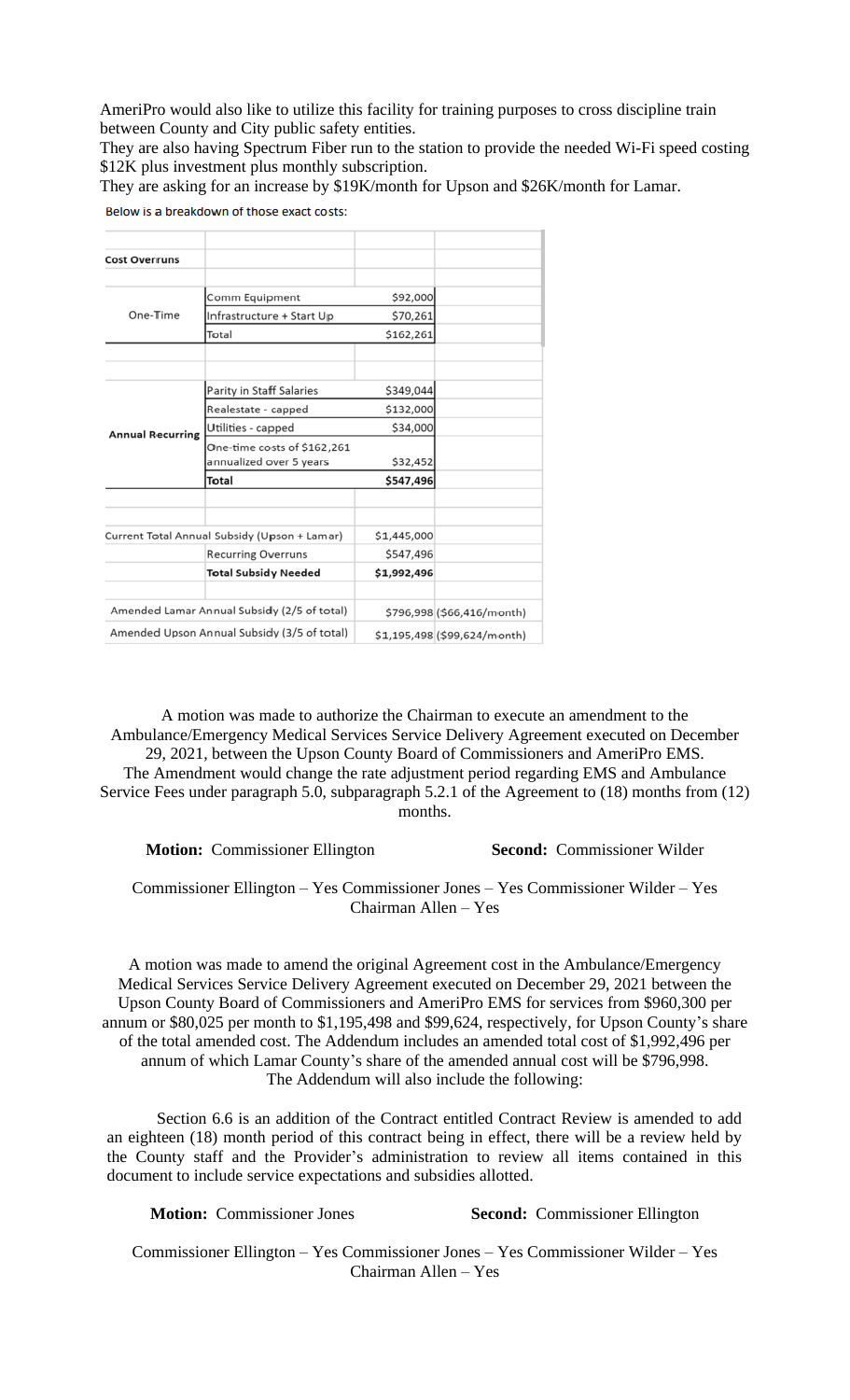

UPSON COUNTY BOARD OF COMMISSIONERS<br>106 EAST LEE STREE, SUITE 110 THOMASTON, GA 30286 (706) 647-7012

Norman Allen

Lorenzo Wilder James Ellington Paul Jones Benjamin Watson - District 1 District 2

- Chairman

- District 3 - District 4
	-

Jason Tinsley –County Manager<br>The English Law Group – County Attorney

### A RESOLUTION OF THE BOARD OF COMMISSIONERS TO AMMEND THE 2022 BUDGET

WHEREAS, Upson County, Georgia is required by the laws of the State of Georgia to prepare, adopt and to operate under an annual balanced budget commencing January 1st of each Fiscal Year; and,

WHEREAS, the Board of County Commissioners has designated the County Manager to prepare and submit a balanced operating budget for Fiscal Year 2022 for Upson County; and,

WHEREAS, the County Manager presented a balanced Proposed 2022 Operating Budget for Upson County at a scheduled public hearing to solicit public comments, as well as work sessions: and,

WHEREAS, the Upson County Commissioners adopted the proposed budget; and, WHEREAS, any amendments to said Budget after Final Adoption shall be made as follows:

1. Any increases in appropriation in any fund for any County Department of Upson County whether accomplished through a change in anticipated revenues in any fund or through a transfer of appropriations from one fund to another, shall require the approval of the Board of County Commissioners;

2. Transfers of appropriations in any fund among the various accounts within a Department of Upson County, shall require only the approval of the County Manager, except t hose transfers of appropriations from the contingency reserve shall require the approval of the Board of Commissioners; and,

3. WHEREAS, it has become necessary to amend the original budget; and,

THEREFORE, BEITRESOLVED, the Board of County Commissioners hereby formally amends the Original 2022 Operating Budget for Upson County as reflected in the Budget Amendment Request Form attached hereto and incorporated herein by reference.

This 16th day of March 2022.

## BY: BOARD OF COUNTY COMMISSIONERS

Signed and sealed this 16th day of March 2022

By:  $\overline{\phantom{a}}$ 

Norman Allen, Chairman

Attest:

Jessica Jones, Count Clerk

Date